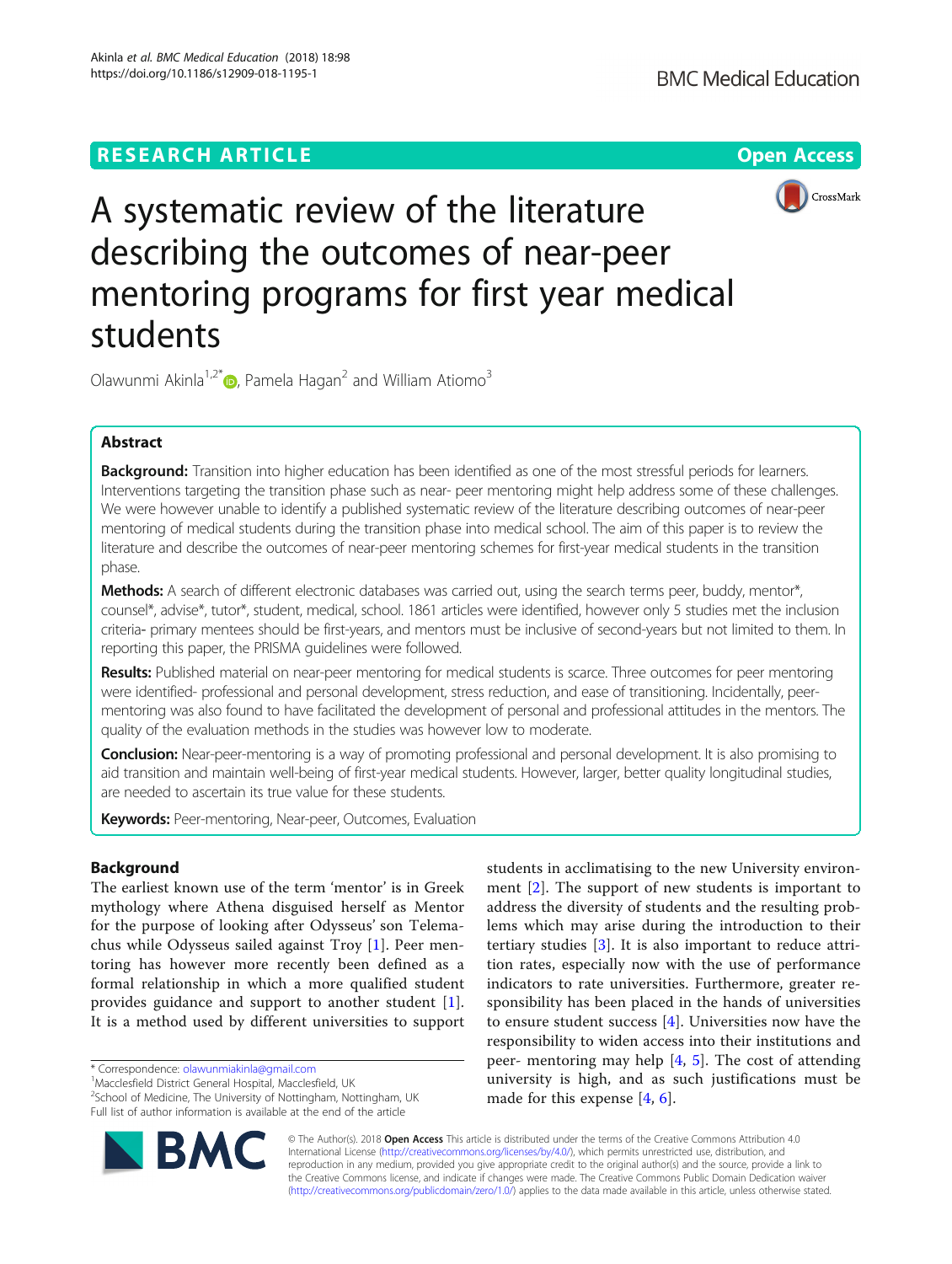A near-peer is one who is one or more years senior to another on the same level of education training, that is, learners providing pastoral support to other learners in contrast to faculty staff mentoring learners [\[7\]](#page-8-0). As a result, a near-peer mentoring relationship may be defined as one in which a more senior learner (a year or more above) provides guidance and support to a new junior learner to enable the new student to navigate his or her education.

Kram [[1](#page-8-0)] divides the function of mentoring into two; task/ career related and psychosocial functions. Other authors on mentoring have also added role modelling as a third function [\[8](#page-8-0)]. Individual studies on peer mentoring in the nursing and biomedical disciples suggest a positive benefit [\[9](#page-8-0)–[11](#page-8-0)], particularly with transition into higher education [\[12\]](#page-8-0). Transition into higher education has been identified as one of the most stressful periods for learners. Interventions targeting the transition phase such as nearpeer mentoring might help address some of these challenges [\[13\]](#page-8-0). It has been suggested that a near-peer mentor, being close to the social, professional, or age level of the new learner, may enhance his or her cognitive and psychomotor development [[14](#page-8-0)].

We were however unable to identify a published systematic review of the literature describing outcomes of near-peer mentoring of medical students during the transition phase into medical school, although we identified a published protocol [[12\]](#page-8-0) for a planned mixed methods systematic review of the effectiveness of peer mentoring in promoting a positive transition to higher education for first-year undergraduate students. The aim of our study was to review the literature and describe the outcomes of near-peer mentoring schemes for first-year medical students in the transition phase into the medical school. It was important to synthesize the literature separate from "peer mentoring" or "peer teaching," to minimise heterogeneity and confounding variables in analysing and interpreting our results. The peer mentoring literature for example can include faculty members acting as peer mentors.

This gap in the literature was also relevant within our local context at the Nottingham Medical School, where, in response to a University-wide initiative, a near peer mentoring scheme- to strengthen and support the transition phase into medical school- was established in the five-year undergraduate medicine course at the University of Nottingham, United Kingdom in 2014. Our specific objectives were to:

- 1) identify similar mentoring programmes in medical schools in already published literature,
- 2) determine how evaluation was carried out in such programmes, and
- 3) describe the outcomes measured.

# **Methods**

To begin the search, a hierarchy of evidence [[15\]](#page-8-0) was chosen. This helped to structure the search process and identify the relevant papers. It also helped to direct to relevant databases and search engines. The hierarchy of evidence used for this review include:

- 1) randomised controlled trials
- 2) systematic reviews
- 3) quantitative studies
- 4) qualitative studies/policy documents
- 5) expert opinion

A search across different electronic databases using different combinations of peer, buddy, mentor\*, counsel\*, advise\*, tutor, medical, student, and school altered as appropriate was carried out. An example of combinations of search terms used was "peer mentor\*" AND "medical student". Complex combinations were not used to prevent limiting the search sensitivity whilst maintaining its precision [[16](#page-8-0)]. The following electronic databases were used: PubMed, Embase, Scopus, ERIC, Ovid, PsycINFO, and the Cochrane Highly Sensitive Search Strategies [[16](#page-8-0)] for identifying randomized control trials in MEDLINE and Ovid. Google Scholar was also searched to identify grey literature. No time restrictions were used, and the search was conducted in October 2017. The references of studies meeting the search criteria were also searched due to the limited number of relevant papers obtained from the initial search. Abstracts of papers were read by the first author to determine if they were relevant to the research question. Twenty-two articles were identified as being relevant and full-text articles of these papers were obtained. Following this, the publications were independently assessed by both the first author, and a colleague, A. C to determine the papers which matched the inclusion and exclusion criteria. Inclusion criteria set were:

- 1. the programmes should have first-year students as the primary mentees;
- 2. the mentors must be near-peers i.e. 2nd years but not limited to them.

Papers excluded were near-peer mentoring programmes associated with other interventions such as tutoring and individualised academic planning. This was to keep with the aforementioned definition of peer mentoring as guidance, and to limit variables such as tutoring that could affect the results of the study [\[17](#page-8-0)].

At the end of this process, five papers were identified as relevant to the study (Fig. [1\)](#page-2-0). In reporting this paper, the Preferred Reporting Items for Systematic Reviews and Meta-Analyses (PRISMA) [[18](#page-8-0)] guidelines were followed. These papers were thematically analysed according to the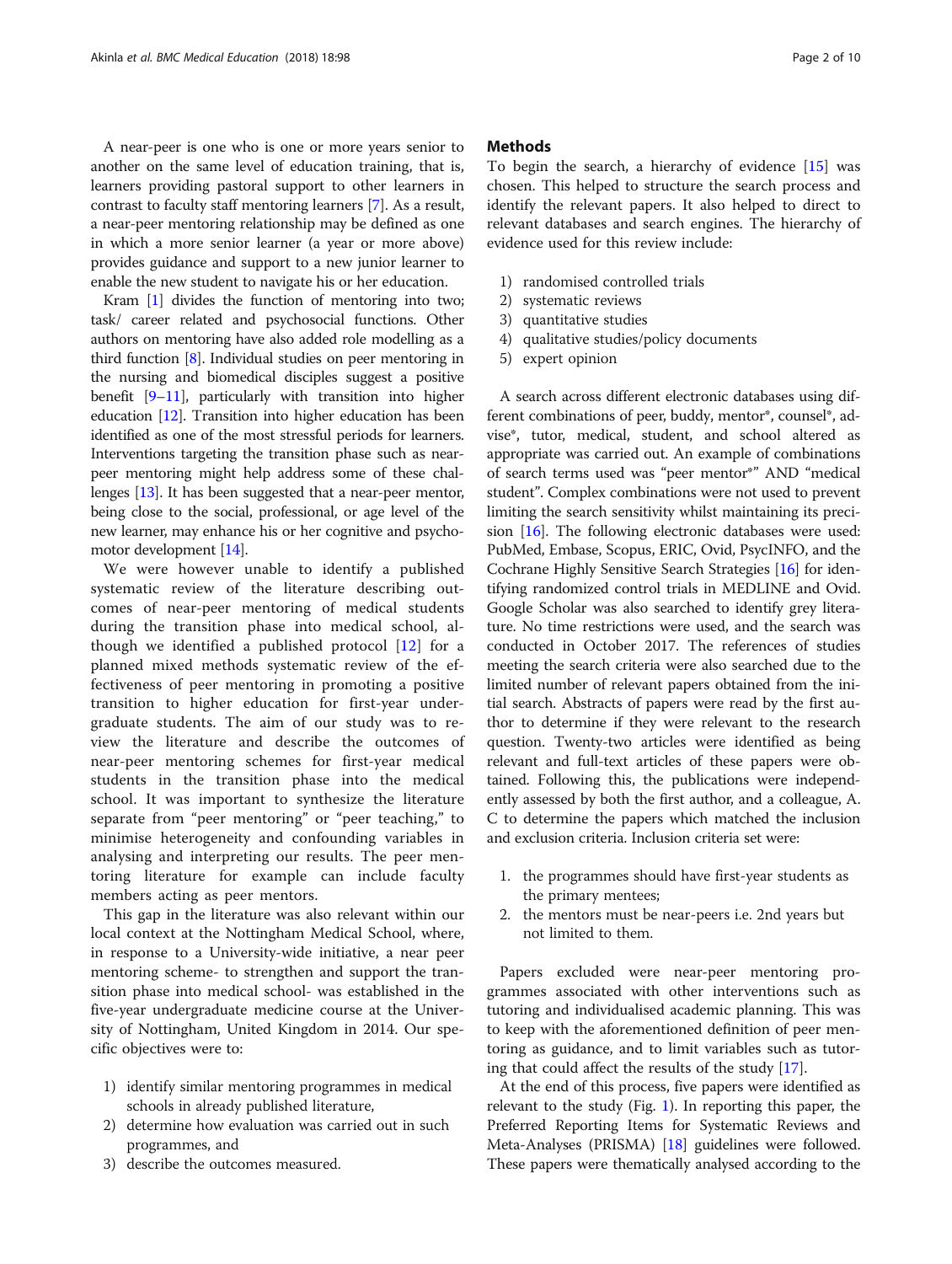<span id="page-2-0"></span>

recommendations by Lincoln and Guba [\[19\]](#page-8-0). The findings of each paper were highlighted, and written down. This was done line by line for each study. Data was then abstracted into a Microsoft Excel spreadsheet and findings were compared to each other. This was done to identify similarities between the findings and led to the development of codes. Recurrent codes across the papers were stress reduction, resilience, improving wellbeing, making adjustment easier, support, learning teamwork and respect, time-management, building confidence, learning "tricks of the trade". The developed codes led to the development of the outcomes identified in this study.

## Critical appraisal of studies

The studies were appraised for quality using the Crowe Critical Appraisal Tool (CCAT) [[20](#page-8-0)]. As at yet, there is no validated critical appraisal tool for assessing the validity and reliability of cross-sectional studies [\[15\]](#page-8-0). It was developed based on existing tools, general research methods theory and reporting guidelines. It has reported validity and reliability data better than that of informal appraisal tools. The CCAT can be used for both quantitative and qualitative studies. It has 22 items divided under 8 categories. Each item has multiple item descriptors that make it easier to appraise and score a category. The categories include: Preliminaries, Introduction, Design, Sampling, Data collection, Ethical matters, Results and, Discussion. The categories are scored on a 6 point scale of  $0 - 5$ . The maximum amount of scores that can be gotten from this tool is 40 while the minimum is 0. The scores are converted into a corresponding percentage provided along with the tool. For example, the title, study aims and design of each study were scored based on whether they were appropriate and relevant to the study and abstracts based on whether it was balanced and informative and contained all the key information covered in the research. The introduction/background of each was scored based on whether a description of why the study was undertaken was provided, a summary of current knowledge was present and if there was a link between the stated aims or objectives and the problem identified to be addressed.

Research methods were scored based on whether a rationale for the study design was clearly stated, the appropriateness of the design used to evaluate the study's question(s), sampling methods used and how the sample size was determined. The rationale of the data collection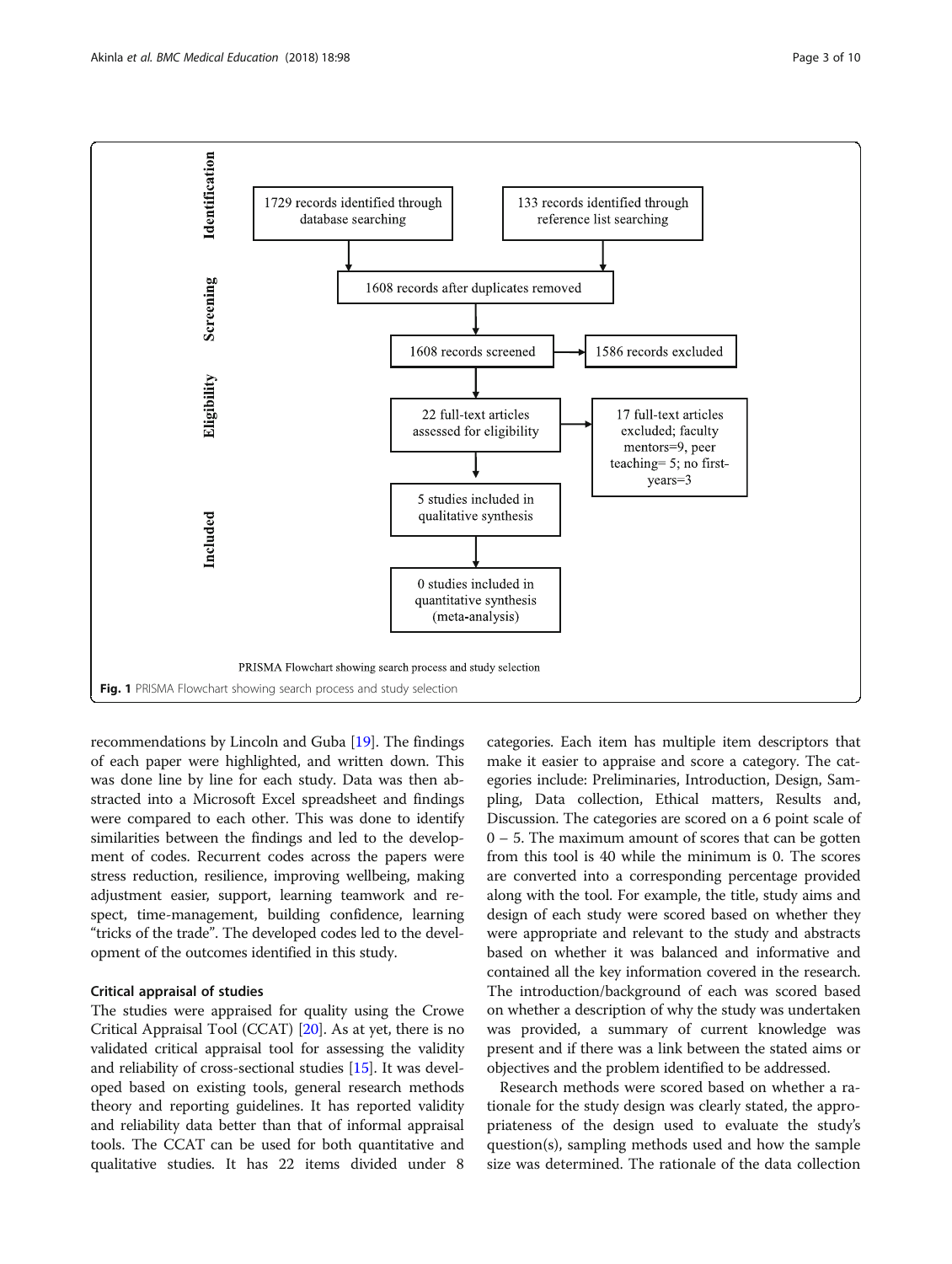tool used was appraised, whether a description of this tool was provided, data collection methods and how issues such as sampling bias were dealt with. Studies were also scored for quality based on whether they provided reliability and validity data for the data collection tool used. The limitation of this tool is that it is dependent on the appraiser's scoring, and there is a temptation to overlook performance in the individual categories and only focus on the total score.

### Results

Five studies [[21](#page-8-0)–[25](#page-8-0)] met the inclusion criteria (Table [1\)](#page-4-0).

#### Methods of evaluation

Four studies [\[21](#page-8-0)–[24](#page-8-0)] evaluated their programmes descriptively with the use of questionnaires. Three of these [\[21](#page-8-0)– [23](#page-8-0)] obtained both quantitative and qualitative data. One study [\[24\]](#page-8-0) obtained only quantitative data. The fifth [[25](#page-8-0)] study obtained purely qualitative data through interviews.

#### Description and quality assessment of studies included.

The first study by Singh et al. [[23](#page-8-0)], aimed to evaluate the new near-peer mentoring programme at the authors' institution. It also compared the difference between the rate and quality of contact of mentees between their near-peer mentors and faculty mentors who were previously the only institution-recognised mentors available prior to the start of the new near-peer mentor programme. The aim of the mentoring programme at this institution was to facilitate an easy adaptation of the first years into the medical school. The near-peers consisted of students in their 2nd to 5th years. An open-ended questionnaire was sent out to all involved parties at the end of the year. The study assessed both the mentees', near-peer mentors, and faculty mentors' knowledge, perception and attitudes towards the institution's mentoring programme. It also asked questions pertaining to the benefits of the mentoring programme. The key finding was that the mentees met with their nearpeers more often than the faculty mentors. The reasons for this include: they were less intimidated by them, they felt they could relate better to them, and the near-peers understood them better as they had recently gone through situations they (the mentees) were now facing. The benefits identified from the study were addressed in 2 folds: to the mentees, and to the near-peers. The mentees' benefits related to different areas including: social benefits in helping to integrate into the new environment; professional benefits: they learnt medical etiquette; academic benefits: they learnt the 'tricks of the trade'; emotional benefits: mentors helped boost their morale, acted as stress relievers and helped them to settle down. Top benefits reported by the near-peer mentors include an improvement in problemsolving skills, responsibility and communication skills.

One of the stated aims of the study by Singh et al. [[23\]](#page-8-0), was to measure the quality of contact between the mentors and the mentees, however, this wasn't addressed or reported in the study. The questionnaire used was drawn from 3 different sources, which could have led to a compromise in the validity and reliability of the new instrument created [[18\]](#page-8-0). It wasn't piloted and the means of its distribution also wasn't stated. The study had a 50% response rate and response bias could also have affected the quality of this study- the personality of responders could have positively affected the results, however this was noted by the authors as a limitation of the study. Furthermore it wasn't stated if the data was collected in anonymity. Another limitation was that only a single cohort of mentees, near-peer mentors and faculty mentors were surveyed. Using the CCAT, the quality score of this study was 63%.

The second study by Yusoff et al. [[24](#page-8-0)]., aimed to evaluate medical student's perceptions and attitudes toward the near-peer mentoring programme at their institution. The near-peer mentoring programme at this medical school was part of a wider programme in helping to develop student's professionalism. The aim of this mentoring programme was to facilitate the 1st year students' adjustment to new campus life as well as to promote their personal development. A validated questionnaire was distributed among all the 1st and 2nd years. The questionnaire collected data on demographics, knowledge, perception and attitudes towards the programme. Data on student's perceptions and attitudes were obtained by a 5 point Likert scale. The key findings from this study pertained to the students having positive perceptions and attitudes towards the programme. They perceived it helped them reduce stress and adjust to campus life. They also reported it, as beneficial in helping to develop teamwork skills, respect and increase their self-confidence. Furthermore, they perceived it as helping to develop personal and professional qualities like accountability, responsibility, leadership skills, self-awareness, resilience, time management and punctuality. A negative significant finding identified from the study, noted was that the medical students weren't clear about the aims of this programme. Interestingly, the proportion of female students perceiving the programme as successful was significantly higher than the male students. This paper had clearly identified aims and used an appropriate research design. It had a good response rate of 70%. It had a logical flow and the findings were well discussed. The questionnaire used to collect data had a reported Cronbach's alpha of 0.72, 0.93 and 0.97 for knowledge, perceptions and attitude respectively. On the other hand, there was no mention of the issues of confidentiality and how the questionnaire was administered. Furthermore the paper failed to discuss the study's limitations and the generalisability of the study. On the CCAT,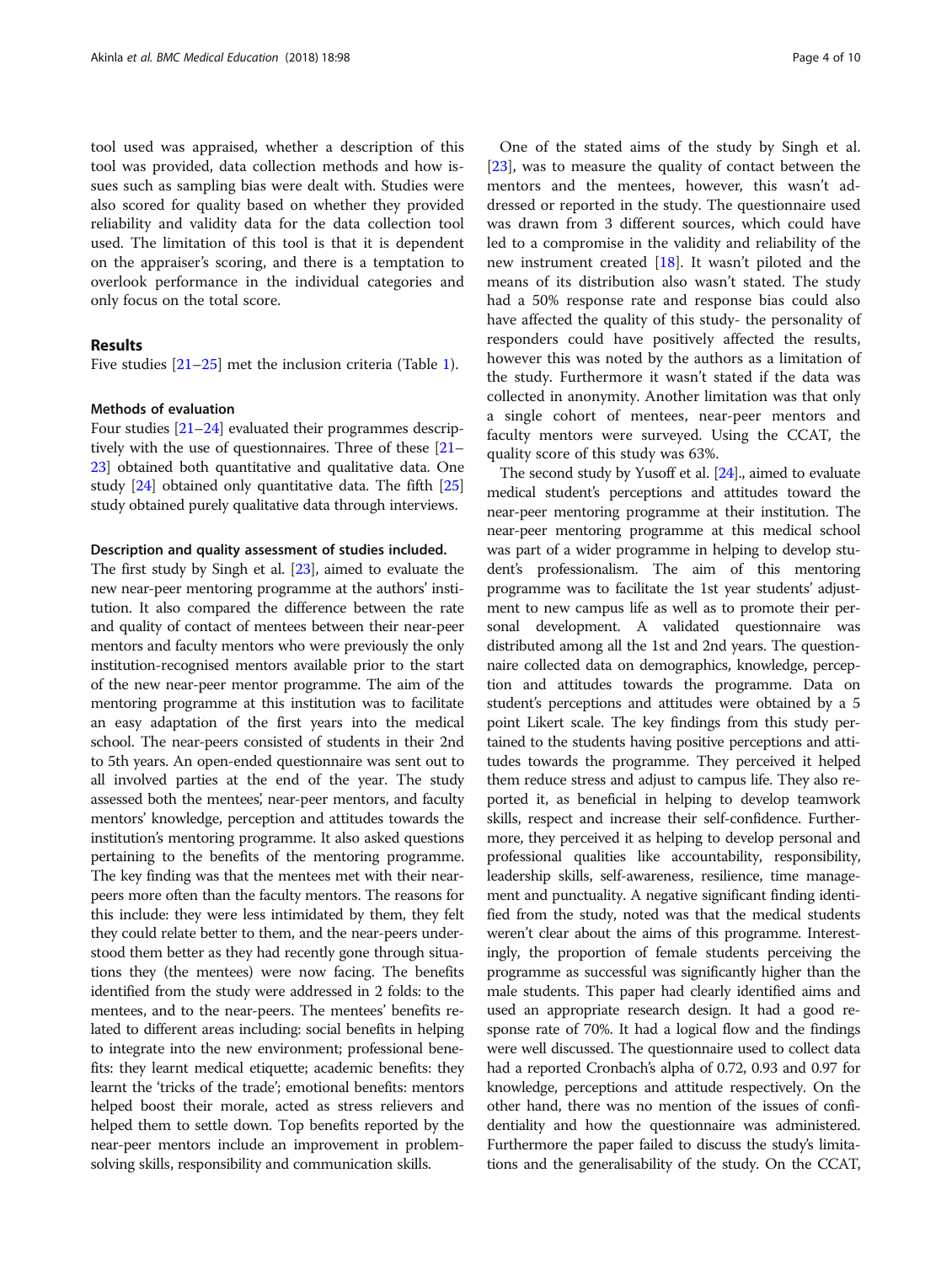<span id="page-4-0"></span>

| STUDY FINDINGS             | in their personal development<br>c) Mentors reported benefits<br>in the psychosocial domain<br>b) Mentees felt supported<br>c) Mentees felt supported<br>a) Mentees had positive<br>perceptions of the dual<br>mentoring programme<br>academically | cognitive and psychomotor domain<br>b)Mentees benefitted academically,<br>the near-peer mentors than faculty<br>c)Mentors reported improvements<br>d) Mentors benefitted from being<br>a)Mentees met more often with<br>mentored by faculty members<br>in the affective domain, then<br>socially and emotionally | a) Mentees and mentors had positive<br>communication and interpersonal<br>b) both had benefits in affective<br>perceptions of the programme<br>c)both reported better<br>domain<br>skills | b) both reported better interpersonal<br>a) Mentees and mentors reported<br>increase in the affective domain.<br>skills | a) Mentees perceived the programme<br>b) Mentees reported an increase in<br>to interact and build friendships<br>provided an avenue for peers<br>c) The mentoring programme<br>their perceived levels of<br>professionalism<br>to be effective |
|----------------------------|----------------------------------------------------------------------------------------------------------------------------------------------------------------------------------------------------------------------------------------------------|------------------------------------------------------------------------------------------------------------------------------------------------------------------------------------------------------------------------------------------------------------------------------------------------------------------|-------------------------------------------------------------------------------------------------------------------------------------------------------------------------------------------|-------------------------------------------------------------------------------------------------------------------------|------------------------------------------------------------------------------------------------------------------------------------------------------------------------------------------------------------------------------------------------|
| COLLECTION<br>DATA<br>TOOL | qualitative data<br>Interviews-                                                                                                                                                                                                                    | quantitative and<br>qualitative data<br>Questionnaire-<br>obtained                                                                                                                                                                                                                                               | quantitative data<br>Questionnaire-<br>Validated                                                                                                                                          | quantitative and<br>qualitative data<br>Questionnaire-<br>obtained                                                      | quantitative and<br>qualitative data<br>Questionnaire<br>obtained                                                                                                                                                                              |
| NONIS<br>TYPE              | Descriptive                                                                                                                                                                                                                                        | Descriptive                                                                                                                                                                                                                                                                                                      | Descriptive                                                                                                                                                                               | Descriptive                                                                                                             | Descriptive                                                                                                                                                                                                                                    |
| PROGRAMME GOAL             | To assist the new incoming first-years<br>in settling in, as well as adjusting to<br>the new outcome-based curriculum                                                                                                                              | the first years into the medical school<br>To facilitate an easy adaptation of                                                                                                                                                                                                                                   | adjustment to new campus life as<br>To facilitate the 1st-year students'<br>well as to promote their personal<br>development                                                              | To assist in the social, academic and<br>psychological integration of new<br>students into the school                   | To increase the opportunities for<br>group support of the minority<br>counselling, mentoring and<br>student population                                                                                                                         |
| PROGRAMME STRUCTURE        | mentoring. Mentor:mentee<br>One-on-one and group<br>ratio 1:3                                                                                                                                                                                      | Group mentoring. Near-peer<br>Mentor:mentee ratio 1:3                                                                                                                                                                                                                                                            | Mentor:mentee ratio<br>Group mentoring.<br>not mentioned                                                                                                                                  | Mentor:mentee ratio 1:10<br>Group mentoring.                                                                            | mentoring. Mentor:mentee<br>One-on-one and group<br>ratio not mentioned                                                                                                                                                                        |
| COUNTRY<br>YEAR            |                                                                                                                                                                                                                                                    | India 2014                                                                                                                                                                                                                                                                                                       | Malaysia<br>2010                                                                                                                                                                          | South<br>Africa<br>2007                                                                                                 | USA 2006                                                                                                                                                                                                                                       |
| AIM OF STUDY               | To explore the perceptions of Iran 2017<br>mentors and mentees of the<br>dual mentoring programme                                                                                                                                                  | mentoring of new medical<br>mentoring with near-peer<br>mentoring<br>a) To evaluate near-peer<br>b) To compare faculty<br>students                                                                                                                                                                               | To evaluate medical students'<br>towards the near-peer men-<br>perception and attitudes<br>toring programme                                                                               | different curricula affected<br>To evaluate if studying<br>peer mentoring                                               | To determine the outcome<br>measures of the mentoring<br>programme                                                                                                                                                                             |
|                            | Abdolalizadeh<br>et al. [24]                                                                                                                                                                                                                       | Singh et al.<br>[22]                                                                                                                                                                                                                                                                                             | Yusoff et al.<br>$[23]$                                                                                                                                                                   | McLean [21]                                                                                                             | Kosoko-Lasaki<br>et al. [20]                                                                                                                                                                                                                   |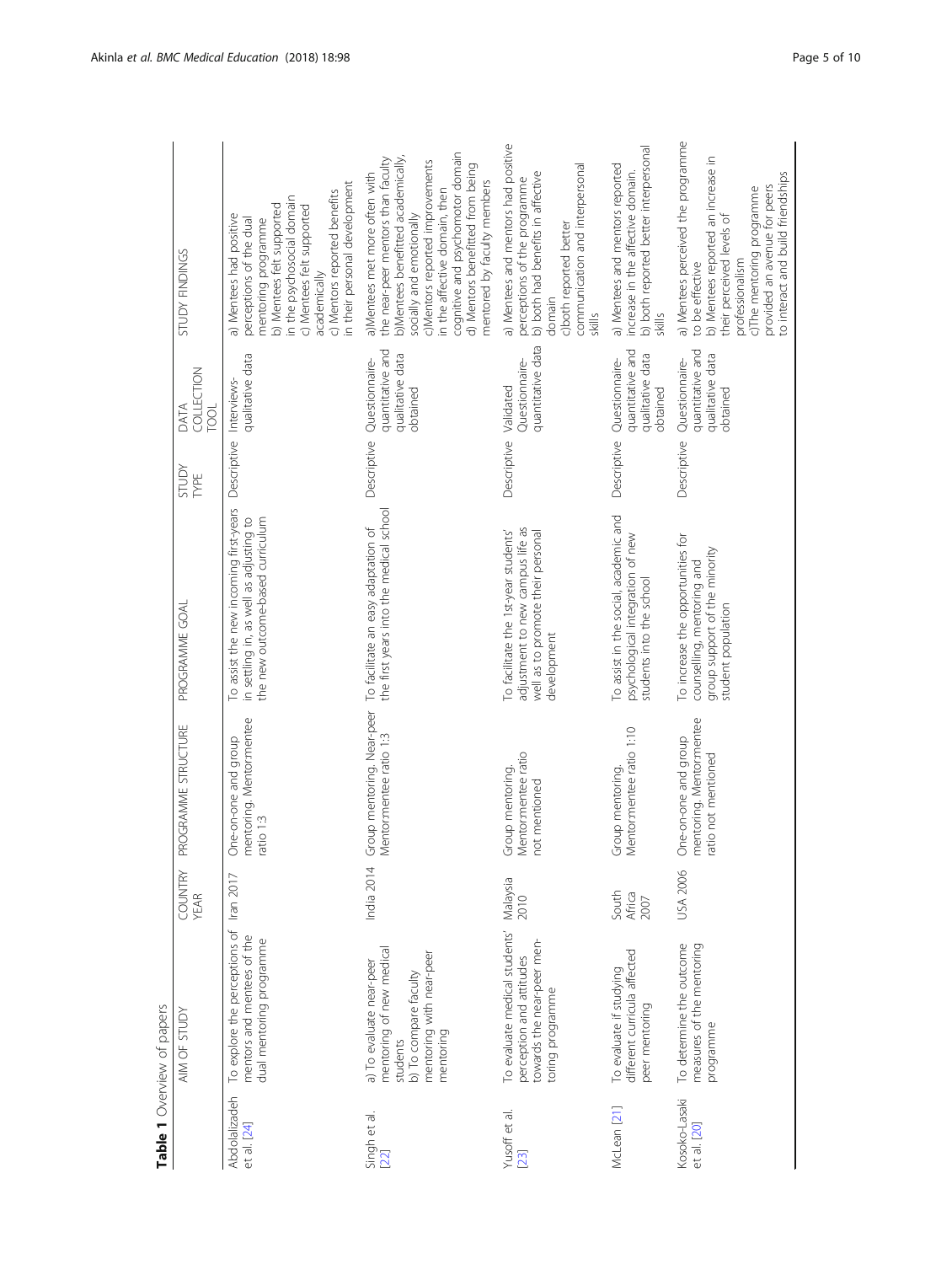this paper scored a total of 26 giving it a corresponding percentage of 65%.

The third study, McLean [[22](#page-8-0)] aimed to evaluate whether studying different curricula affected peer mentoring. The aim of the mentoring programme was to assist in the social, academic and psychological integration of new students into the school. Although respondents at one point were mentored by 5th year medical students, it was included in our review, because it also captured the respondents' experiences of mentoring while they served as mentors in their 2nd year to new 1st years. In the study, an open-ended survey was sent to 2nd year student mentors who themselves had been mentored the previous year by 5th year traditional curriculum mentors. The survey was divided into 2 parts. The first part gathered information on their experience of being mentored by 5th year traditional curriculum students whilst they were in their 1st year undergoing a problem-based learning (PBL) course. The second part gathered information on their current experience as being mentors to 1st year PBL students whilst in their 2nd year. The study found that most of the students were of the opinion that the difference in curriculum affected the mentoring process. The reasons for this include: firstly, the 5th year traditional curriculum mentors did not understand the problems faced by the 1st year PBL students and as a result could not fully empathise with them. Secondly, the two student cohorts did not share the same experiences. This was confirmed by the senior traditional curriculum members. Nonetheless they experienced friendship with their mentors, perceived the year had been made easier by knowing someone was responsible for them and they learnt some "tricks of the trade" from their mentors. As regards their mentoring experience, being mentors themselves the following year, most of the 2nd year students agreed the mentoring process was improved as a result of being able to share the same experiences and understand the issues of the new curriculum. Furthermore as mentors, they reported rewarding experiences in the affective domain. They were pleased to know that they had been able to help, knowing their mentees were doing well academically, developing friendships with their mentees, and knowing their mentees were doing well socially. Other rewarding experiences include gaining confidence in interacting with people and being encouraged to revise their schoolwork. This study had clear aims, with a detailed background leading to the development of the research question. The aims of this study were met and the study was logical and logically presented. The methods used were appropriate and the results were adequately discussed. However the survey was sent to a single cohort of student mentors- 20, out of which only 13 (65%) responded to the first part and 16 (80%) responded to the second part. The size of this cohort generates problems for the generalisability of this study. Also as with the above studies, this study surveyed a single cohort of students. Analysis using the CCAT showed that this paper scored a total of 24 giving it a corresponding percentage of 60%.

The fourth study by Kosoko-Lasaki et al. [[21](#page-8-0)], .evaluated a tiered mentoring programme for minority students at their university. The aim of the mentoring programme was to increase the opportunities for counselling, mentoring and group support of the minority student population, and the study aimed to determine the outcome measures of the student mentoring programme. An assessment form was sent to all participants, which collected information on the participant's perception and attitude towards the programme. It also collected information on the benefits of having a mentor, and a description of the mentoring relationship. This form was an 11 item questionnaire with no reports on its validation. The key findings were that mentees reported an increase in their perceived levels of professionalism. They also reported 'camaraderie, friendship and interaction' as the major benefits of the programme. This programme was multi-tiered with faculty members and staff mentoring the senior students. Also, the senior students were expected to mentor the freshmen or first-year students. These students go on to mentor undergraduate students hoping to study medicine postgraduation (medicine is typically studied as a graduate programme in the USA). Furthermore the undergraduate students were expected to mentor high school students with an interest in a medical degree. The limitations of this study were that the mentee experiences were captured by an un-validated assessment form. The total number of responders in this study was 19 students, out of 30 giving a response rate of 63%. Furthermore, student demographics were not provided. As a result the years/ levels of the students that participated in the study could not be ascertained. Analysis using the CCAT on this paper scored it a total of 22 giving a corresponding percentage of 55%.

The fifth and final study by Abdolalizadeh et al., [[25](#page-8-0)] aimed at exploring the perceptions of mentees and mentors about the dual mentoring programme for the firstyear medical students. The aim of the mentoring programme was to assist the new incoming first-years in settling in, as well as adjusting to the new outcome-based curriculum. Thirty six first-years were randomly chosen to be mentees, while 6 mentors each were selected from the 2nd and 3rd years. Each mentoring group had 6 mentees as well as a 2nd year and 3rd year mentor. The meeting times were at least once a week at the start of the programme; this reduced to 1 in 3 weeks at the end. The mentors communicated via telephone, emails and face-toface individually or in the group. The programme was evaluated qualitatively at the end of the year using focus groups. Twenty one mentees and the 12 mentors participated in the focus group discussions. The interviews were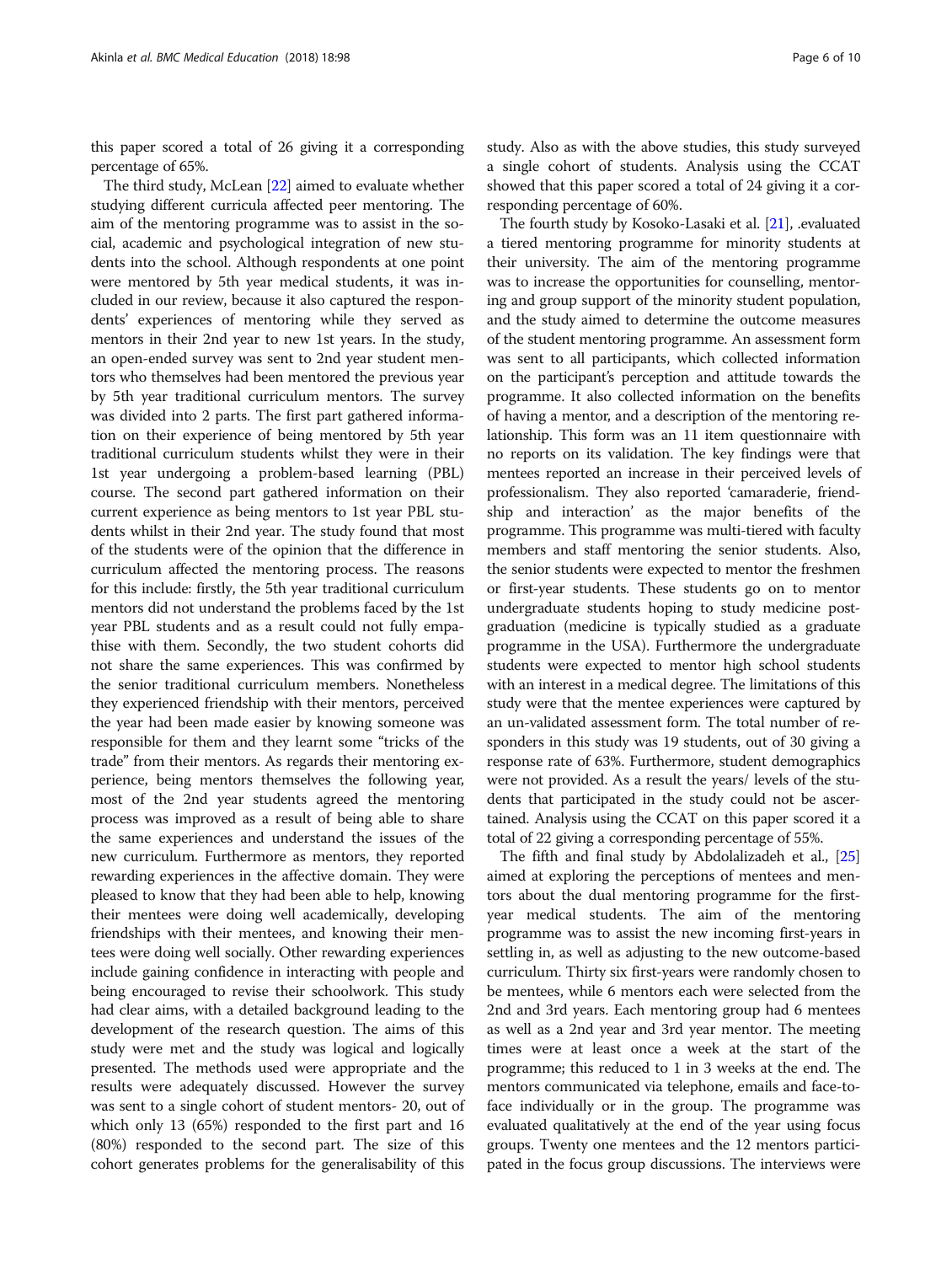transcribed, analysed and coded. The study identified that the mentees felt supported through having positive relationships with their mentors. They also identified appreciating having 2 mentors in different years. The mentors felt that the programme had helped to increase their personal development and awareness as well as social skills. The limitation of this study was that there was no discussion of how the questions used during the interviews were developed, and no mention of its validity. The paper had a total score of 22 giving it 55% on the CCAT.

# **Outcomes**

Across the five papers, similar outcomes were identified from the evaluation of the peer- mentoring programmes, which include:

#### Personal and professional development

In the Yusoff et al. [[24\]](#page-8-0) study, 72.5% of the mentees reported significant improvements in their team-working skills. 61.2% of the mentees felt that they had learnt respect towards themselves and their peer mentors. 58% felt they were more accountable and responsible towards their schoolwork. Other significant findings include an increased ability to solve and deal with problems, ability to make use of opportunities and an increase in their ability to serve as leaders. Furthermore, there were also significant improvements in their levels of self-awareness and self-confidence, punctuality, and time management.

Kosoko-Lasaki et al. [\[21\]](#page-8-0) report that 100% of the mentees perceived that the mentoring programme helped them to increase in their levels of professionalism. In the Singh et al. [[23](#page-8-0)] study, the mentees responded that they learnt medical etiquette from the mentoring programme. They also learnt "tricks of the trade" and how to solve academic problems. Similarly, 7.7% of the mentees in the McLean [\[22\]](#page-8-0) study reported the mentoring programme had helped them learn the "tricks of the trade". Qualitative responses in the Abdolalizadeh et al. [[25\]](#page-8-0) study also showed that the mentees perceived positive changes in their knowledge and attitude towards medical ethics and professionalism.

Four [[22](#page-8-0)–[25](#page-8-0)] of the five papers indicated that the peer-mentors also experienced positive behavioural changes as a result of the mentoring experience. They reported a development in their reflective, communication, and leadership skills. They also perceived improvements in their level of responsibility and problemsolving skills. Other benefits they reported include becoming more empathetic, being able to teach, and being more conscious about time-management.

#### **Transitioning**

In the Yusoff et al. [\[24\]](#page-8-0) study, 42% of the medical students reported that the mentoring programme had helped them to adjust to campus life. A little over 30% of the mentors

in the McLean [[22](#page-8-0)] paper retrospectively reported that as mentees, the peer-mentoring programme had made the year easier knowing 'someone was responsible for you' by 'meeting a wonderful person'. According to the Singh et al. [\[23\]](#page-8-0) paper, 24% of the medical students reported that the mentoring programme had helped them to settle in. The mentees in the Abdolalizadeh et al. [\[25\]](#page-8-0) study agreed that the psychosocial support provided by the mentors helped in the transition phase into medical school.

#### Stress reduction

Mentees in the Singh et al. [[23\]](#page-8-0), study reported that the near-peer mentoring programme had a 'de-stressing and morale building' effect on them. In the study by Yusoff et al. [\[24](#page-8-0)], 43% of the mentees reported that they had experienced a reduction in stress, while just under 32% reported that they developed resilience as a result of the mentoring programme. Mentees in the Abdolalizadeh et al., [\[25](#page-8-0)] study reported that the mentoring programme helped them reduce stress, cope with new situations, and confront difficulties.

# **Discussion**

Four studies [[21](#page-8-0)–[24\]](#page-8-0) evaluated their programmes with questionnaires (Table [1](#page-4-0)). Using the Kirkpatrick's [\[26\]](#page-8-0) 4 level framework for evaluation, the five [\[21](#page-8-0)–[25](#page-8-0)] studies evaluated perceived positive changes in the mentees (Level-1). None of the studies sought to measure the degree to which the participants had acquired the intended knowledge, skills, attitude, confidence and commitment based on their participation in the mentoring programme (Level-2). None also evaluated objectively for positive behavioural changes in the mentees (Level-3); or the degree to which targeted outcomes had occurred as a result of the programme (Level-4). As a result, the quality of the evaluation methods are low-moderate. This was also reflected in the Crowe Critical Appraisal Tool scores used to evaluate the quality of the studies which ranged from 55 to 65% although the CCAT tool does not map the Kirkpatrick's 4-level framework for program evaluation. For higher levels of evaluation, perhaps the use of randomised controlled studies comparing a peer-mentored group with a group without peer-mentoring should be considered. Also, longitudinal studies following participants of peer-mentoring may be carried out to see whether acquired positive behaviour and attitude persist. Admittedly, this may be difficult and incur expenses; and researchers would also have to account for the Hawthorne effect [[27](#page-8-0)]- where people modify behaviour when under observation. It would nonetheless be worthwhile as it would be interesting to objectively measure the effect of a peer-mentoring relationship on long-term personal and professional development.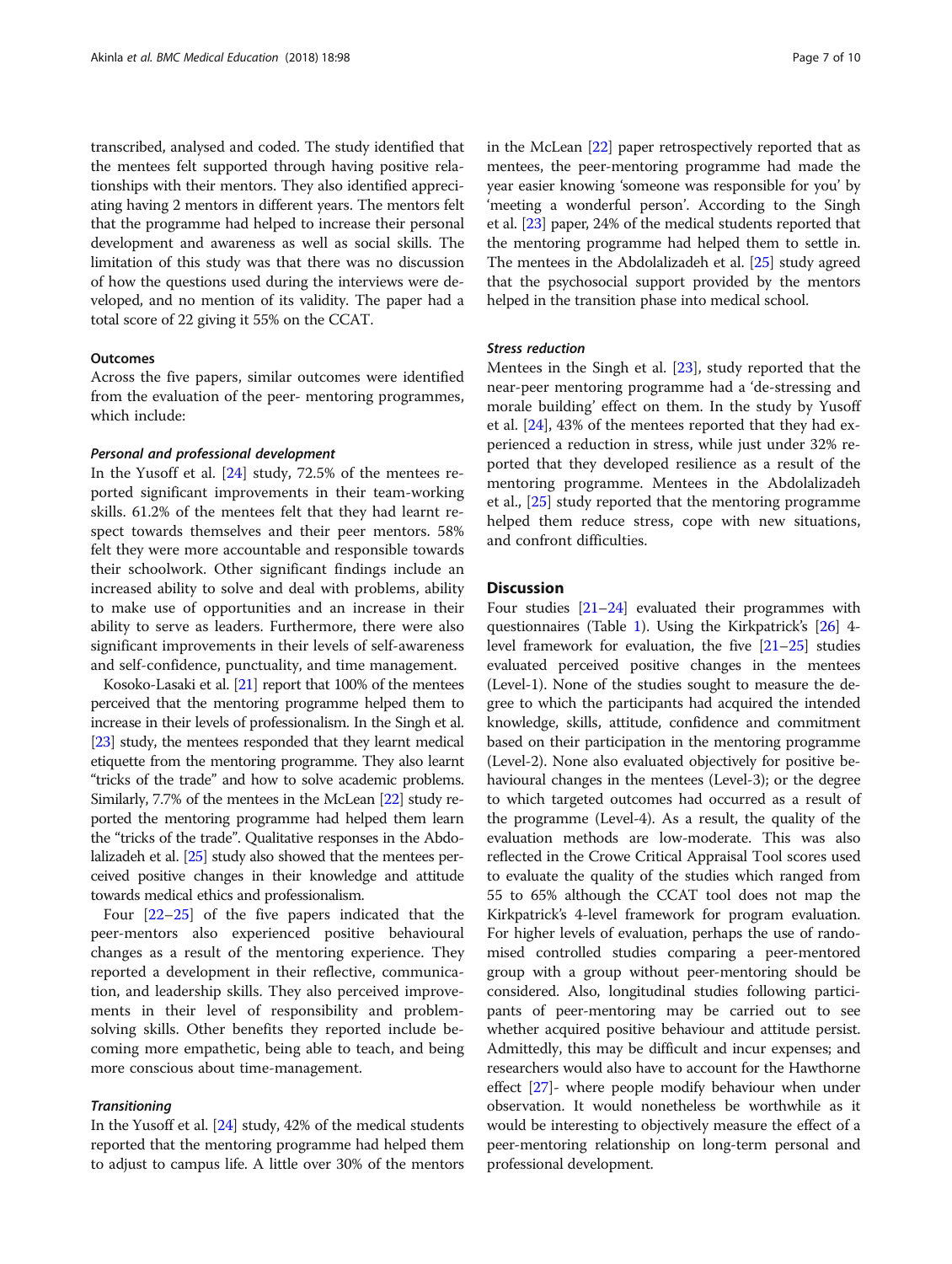The personal and professional development of mentees has been associated with the psychosocial function of mentoring [[1](#page-8-0), [28](#page-8-0)]. It helps the mentees to learn the ropes, and prepares them for upward advancement in their organisation [[1](#page-8-0), [28](#page-8-0)]. The explanation for the development of these qualities has roots in Bandura's Social Learning Theory [\[29](#page-8-0)], and Vygotsky's Social Development Theory [\[30](#page-8-0), [31\]](#page-8-0). Bandura [\[29](#page-8-0)] postulates most learning results from modelling, and occurs as a result of the observations of actions and conduct of individuals in the environment. The observed behaviour is coded and later serves as a guide for action. Similar to this, Vygotsky [\[30,](#page-8-0) [31](#page-8-0)] postulates that learning is a social construct and behaviours are learnt through interaction. The development of transferable skills and characteristics in the peer mentors has been thought to be due to the process of mentoring facilitating in them a commitment to professional growth as they help their peers [\[32](#page-8-0)].

Transition challenges are varied. First-year students experience a change in teaching methods in the university. Some of them move to new towns or cities. Some of them move without family or friends. If these changes, potential challenges and transitions are not supported effectively, they may lead to issues of homesickness, loneliness and stress [\[33,](#page-8-0) [34](#page-8-0)]. Combined with these challenges, is the fact that medical education is in-herently stressful and demanding [[35\]](#page-9-0). It has been estimated that the amount of new material medical students in their first year are exposed to, is equivalent to learning a new language  $[36]$ . It has been shown that proper transitioning of first-years leads to better integration which in turn leads to progression and retention [[5,](#page-8-0) [6\]](#page-8-0).

Closely linked to transitioning is the issue of stress. None of the studies attempted to measure levels of stress both pre and post-intervention. Stress for first-years may be related to their academics. Medical students are traditionally known to be high achievers [\[37](#page-9-0)–[39](#page-9-0)]. Often times the valuation of their personal brightness and intelligence is first put to the test during their first-year in medical school. If their effort is not in cognisance with outcomes or results, these first-year students experience a drop in self-worth and esteem [\[37,](#page-9-0) [40](#page-9-0)]. Stress may also arise from social factors like trying to adjust, and they may experience isolation and culture shock of the new school [\[4,](#page-8-0) [41](#page-9-0)]. Forming new friendships with the breaking of old ones is another common source of stress [[42](#page-9-0)]. Problems with managing money, and also the combination of part-time work with their studies may also impact them negatively [[33](#page-8-0), [41\]](#page-9-0). Stress management is important because poor coping capabilities may result in later years in fitness to practice issues [\[43](#page-9-0), [44](#page-9-0)]. The mental health status of firstyear medical students has an important role in maintaining professionalism [\[34,](#page-8-0) [44](#page-9-0), [45\]](#page-9-0). A number of studies have shown that medical students, when compared with their contemporaries in other courses, experience higher levels

of anxiety, distress and burnout [[34](#page-8-0), [38\]](#page-9-0). They have shown that the prevalence of depression and anxiety in medical students when compared to the general population is high [[34](#page-8-0), [44](#page-9-0)]. It has also been reported that there is a higher rate of depression among physicians than in the general population, and it is believed that this depression begins from medical school [\[34,](#page-8-0) [46](#page-9-0)] . In addition, medical students perceive themselves more likely to become ill than others [[47](#page-9-0)]. However, as highlighted in these five studies, the provision of an effective peer mentoring scheme may help to address these issues.

# Conclusion

The sparseness of the literature for peer mentoring for medical students as indicated by the number of studies reviewed in this paper is a limitation to this study. Most of the published papers on mentoring programmes for medical students involved faculty members as mentors. Another limitation was that the studies were descriptive crosssectional studies which did not provide much information on how near-peer mentoring facilitates its outcomes.

Peer mentorship has been referred to as a retention and enrichment scheme for higher education [\[48\]](#page-9-0). It has also been seen as a valuable resource in providing social and academic support to new students. Outcome measurements identified generally in higher education have focussed on objective outcomes such as retention, grade-point averages to subjective ones such as satisfaction or a reduction in stress [[28\]](#page-8-0).

For future research, randomised controlled studies should be carried out comparing a peer-mentored group with a group without peer-mentoring. This prevented from examining the true benefits of near-peer mentoring in helping to facilitate transition and a reduction in stress levels.

Future evaluation tools should ideally be modelled along the lines of the Kirkpatrick levels and include longitudinal follow-up for the cohort following participants of peer mentoring to see if acquired positive behaviours and attitudes persist.

In conclusion, although it is thought that students benefit from peer mentoring, little has been published in the medical literature to determine the beneficial outcomes of such schemes and clarification of what constitutes successful mentoring programmes for medical students. This systematic review has evaluated the available published literature and provides a useful basis for future studies to determine the factors involved in effective peer mentoring programmes and the scope of the outcomes in supporting success.

#### Abbreviations

CCAT: Crowe Critical Appraisal Tool; ERIC: Education Resources Information Center; PBL: Problem-Based Learning; PRISMA: Preferred Reporting Items for Systematic Reviews and Meta-Analyses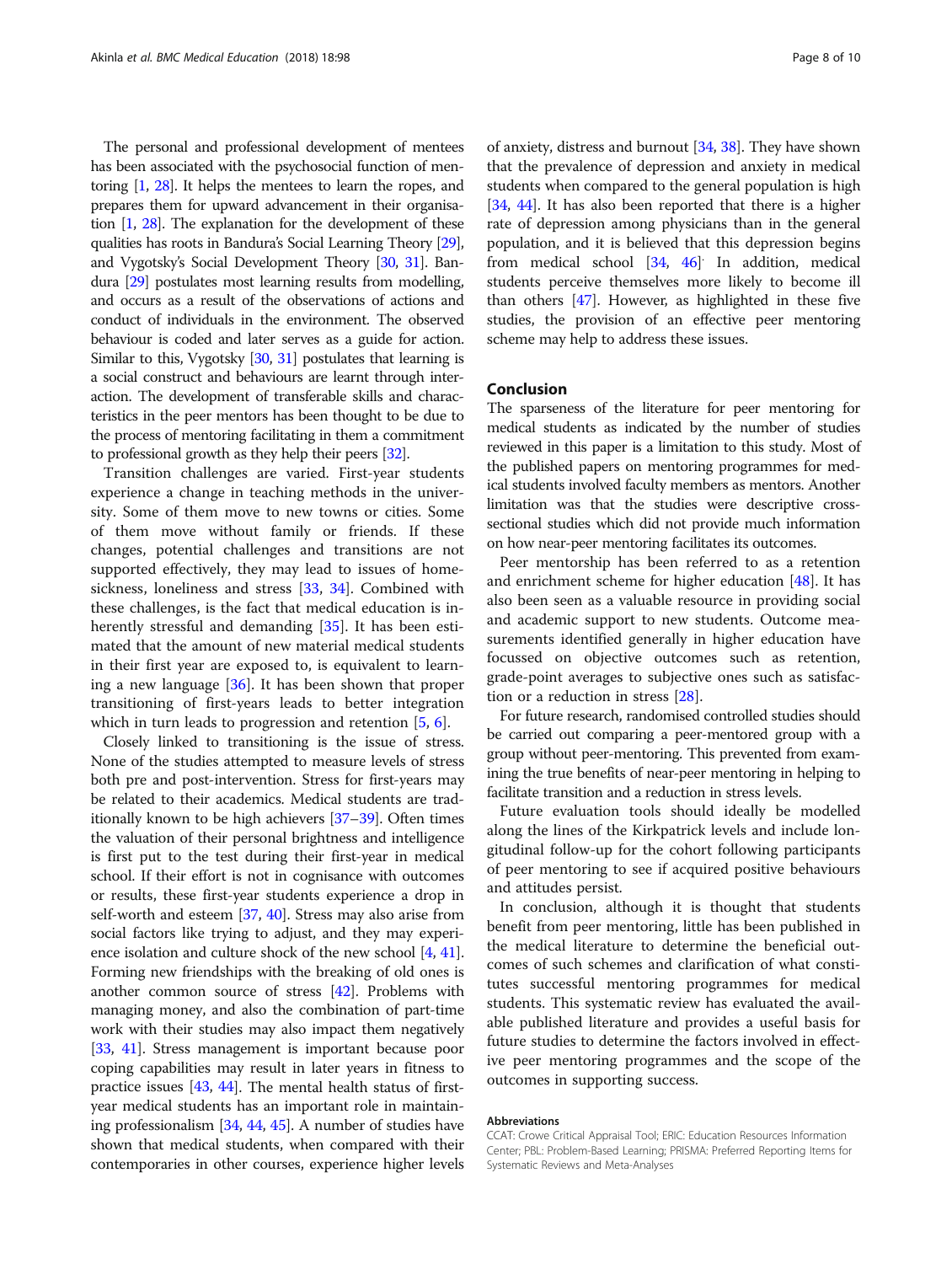#### <span id="page-8-0"></span>Acknowledgements

The authors would like to thank Amanda Chukwudozie, the University of Nottingham Medical School and the Graduate-Entry Medicine University of Notttingham.

#### Availability of data and materials

Data sharing is not applicable to this article as no datasets were generated or analysed during the current study. All databases used in this study are open to the public.

#### Authors' contributions

OA wrote the initial draft of manuscript with PH and WA providing the structure, concept and design of the paper. OA collected, analysed and interpreted the data. PH and WA edited and revised the paper. All authors read and approved the final manuscript.

#### Authors' information

Olawunmi is a medical doctor with a special interest in medical education, and more recently in the support and transition of first-year students into the medical school environment.

Pam is an Associate Professor in Endocrine Physiology at the University of Nottingham. She is a Senior Fellow of the Higher Education Academy and a University Senior Tutor responsible for student support, development and tutoring. She has helped to set up innovative near-peer mentoring programmes at the University of Nottingham.

William is an associate professor, clinical sub-dean and consultant gynaecologist at University of Nottingham, U.K. He has, along with colleagues, set up a new peer mentoring scheme for medical students. He holds a Masters degree in higher and professional education and is a Senior Fellow of the UK higher education academy.

#### Ethics approval and consent to participate

Not applicable.

#### Competing interests

The authors declare that they have no competing interests.

## Publisher's Note

Springer Nature remains neutral with regard to jurisdictional claims in published maps and institutional affiliations.

#### Author details

<sup>1</sup>Macclesfield District General Hospital, Macclesfield, UK. <sup>2</sup>School of Medicine, The University of Nottingham, Nottingham, UK. <sup>3</sup>School of Medicine, Queens Medical Centre, The University of Nottingham, Derby Road, Nottingham NG7 2UH, UK.

#### Received: 12 May 2017 Accepted: 20 April 2018 Published online: 08 May 2018

#### References

- Kram K. Mentoring at work. 1st ed. Glenview: Scott Foresman; 1985.
- 2. Andrews J, Clark R. How peer mentoring enhances student success in higher education: Engineering Education Research Group. Aston University, Birmingham, 2011. [https://www.heacademy.ac.uk/system/files/aston\\_what\\_](https://www.heacademy.ac.uk/system/files/aston_what_works_final_report_1.pdf) [works\\_final\\_report\\_1.pdf](https://www.heacademy.ac.uk/system/files/aston_what_works_final_report_1.pdf). Accessed 21 Mar 2015
- Quesnel M, King M, Guilcher S, Evans C. The knowledge, attitudes, and practices of Canadian master of physical therapy students regarding peer mentorship. Physiother Can. 2012;64:65–76.
- Krause K, Hartley R, James R, McInnis C. The first year experience in Australian universities: findings from a decade of National Studies. Australia: Centre for the Study of Higher Education University of Melbourne; 2005. <http://hdl.voced.edu.au/10707/162848>. Accessed 8 May 2015
- 5. Harvey L, Drew S, Smith M. The first-year experience: a review of literature for the Higher Education Academy. United Kingdom: Centre For Research And Evaluation Sheffield Hallam University; 2006. [https://www.](https://www.qualityresearchinternational.com/Harvey%20papers/Harvey%20and%20Drew%202006.pdf) [qualityresearchinternational.com/Harvey%20papers/](https://www.qualityresearchinternational.com/Harvey%20papers/Harvey%20and%20Drew%202006.pdf) [Harvey%20and%20Drew%202006.pdf.](https://www.qualityresearchinternational.com/Harvey%20papers/Harvey%20and%20Drew%202006.pdf) Accessed 8 May 2015
- 6. Collings R, Swanson V, Watkins R. The impact of peer mentoring on levels of student wellbeing, integration and retention: a controlled comparative

evaluation of residential students in UK higher education. R High Educ. 2014;68:927–42.

- 7. Bulte C, Betts A, Garner K, Durning S. Student teaching: views of student near-peer teachers and learners. Med Teach. 2007;6:583–90.
- 8. Ragins B, Kram K. The roots and meaning of mentoring. In: Ragins B, Kram K, editors. The handbook of mentoring at work: theory, research, and practice. Thousand Oaks: SAGE; 2007. p. 1–13.
- 9. Lopez N, Johnson S, Black N. Does peer mentoring work? Dental students assess its benefits as an adaptive coping strategy. J Dent Educ. 2010;74:1197–1205.
- 10. Sin JH, Pathickal SM, Li M. Establishment of a peer-mentoring program for student pharmacists. Am J Health-Syst Pharm. 2015; [https://doi.org/10.2146/](https://doi.org/10.2146/ajhp140544) [ajhp140544.](https://doi.org/10.2146/ajhp140544)
- 11. Dennison S. Peer mentoring: untapped potential. J Nurs Educ. 2010; [https://](https://doi.org/10.3928/01484834-20100217-04) [doi.org/10.3928/01484834-20100217-04.](https://doi.org/10.3928/01484834-20100217-04)
- 12. Carragher J, McGaughey J. The effectiveness of peer mentoring in promoting apositive transition to higher education for first-year undergraduate students: a mixed methods systematic review protocol. Syst Rev. 2016; [https://doi.org/10.1186/s13643-016-0245-1.](https://doi.org/10.1186/s13643-016-0245-1)
- 13. McMillan W. Transition to university: the role played by emotion. Eur J Dent Educ. 2013; [https://doi.org/10.1111/eje.12026.](https://doi.org/10.1111/eje.12026)
- 14. Singh S. Near-peer role modeling: the fledgling scholars education paradigm. Anat Sci Educ. 2010;3:50–1.
- 15. Aveyard H. Doing a literature review in health and social care: a practical guide. 3rd ed. Berkshire: Open University Press; 2014.
- 16. Lefebvre C, Manheimer E, Glanville J. Chapter 6: searching for studies. In: The Cochrane Collaboration, editor. Cochrane handbook for systematic reviews of interventions version 5.1.0; 2011. [http://handbook.cochrane.org/](http://handbook.cochrane.org/chapter_6/6_searching_for_studies.htm) [chapter\\_6/6\\_searching\\_for\\_studies.htm.](http://handbook.cochrane.org/chapter_6/6_searching_for_studies.htm) Accessed 15 Jun 2015.
- 17. Oppenheim AN. Questionnaire design, interviewing and attitude measurement. 2nd ed. London: Pinter Publishers; 1992.
- 18. Liberati A, Altman DG, Tetzlaff J. The PRISMA statement for reporting systematic reviews and meta-analyses of studies that evaluate healthcare interventions: explanation and elaboration. BMJ. 2009; [https://doi.org/10.](https://doi.org/10.1136/bmj.b2700) [1136/bmj.b2700.](https://doi.org/10.1136/bmj.b2700)
- 19. Lincoln YS, Guba EG. Naturalistic inquiry. 1st ed. Beverly Hills: Sage; 1985.
- 20. Crowe M, Sheppard L, Campbell A. Comparison of the effects of using the Crowe critical appraisal tool versus informal appraisal in assessing health research: a randomised trial. Int J Evid Based Healthc. 2011; [https://doi.org/](https://doi.org/10.1111/j.1744-1609.2011.00237.x) [10.1111/j.1744-1609.2011.00237.x](https://doi.org/10.1111/j.1744-1609.2011.00237.x).
- 21. Kosoko-Lasaki O, Sonnino R, Voytko M. Mentoring for women and underrepresented minority faculty and students: experience at two institutions of higher education. J Natl Med Assoc. 2006;98:14449–59.
- 22. McLean M. Does the curriculum matter in peer mentoring? From mentee to mentor in problem-based learning: a unique case study. cMET. 2007;12:173–86.
- 23. Singh S, Singh N, Dhaliwal U. Near-peer mentoring to complement faculty mentoring of first-year medical students in India. J Educ Eval Health Prof. 2014; [https://doi.org/10.3352/jeehp.2014.11.12.](https://doi.org/10.3352/jeehp.2014.11.12)
- 24. Yusoff M, Rahim AL, Noor A, Yaacob N, Hussin Z. Evaluation of medical students' perception towards the BigSib programme in the School of Medical Sciences, USM. Educ Med J. 2010; [https://doi.org/10.5959/eimj.2.1.2010.or1.](https://doi.org/10.5959/eimj.2.1.2010.or1)
- 25. Abdolalizadeh P, Pourhassan S, Gandomkar R, Heidari F, Sohrabpour AA. Dual peer mentoring program for undergraduate medical students: exploring the perceptions of mentors and mentees. Med J Islam Repub Iran. 2017;31:2.
- 26. Kirkpatrick DL, Kirkpatrick JD. Evaluating training programs: the four levels. 3rd ed. San Francisco: Berrett-Koehler Publishers, Inc.; 2006.
- 27. Mayo E. The human problems of an industrial civilization. New York: MacMillan; 1933.
- 28. Ragins B, Kram E. The handbook of mentoring at work: theory, research and practice. California: Sage Publications Inc.; 2007.
- 29. Bandura A. Social learning theory. New York: General Learning Press; 1977.
- 30. Vygotsky LS. Mind in society. Cambridge: Harvard University Press; 1978.
- 31. Vygotsky LS. Thought and language. Cambridge: MIT Press; 1962.
- 32. Glass N, Walter R. An experience of peer mentoring with student nurses: enhancement of personal and professional growth. J Nurs Educ. 2000;39:155–60.
- 33. Messarra, LC: Sources of stress for first year students and their perception of the university employed support services: a case study. (2005). [https://lra.le.](https://lra.le.ac.uk/bitstream/2381/30891/1/U521407.pdf) [ac.uk/bitstream/2381/30891/1/U521407.pdf.](https://lra.le.ac.uk/bitstream/2381/30891/1/U521407.pdf) Accessed 12 June 2015.
- 34. Dyrbye L, Thomas M, Shanafelt T. Systematic review of depression, anxiety, and other indicators of psychological distress among U.S. and Canadian medical students. Acad Med. 2006;81:354–73.